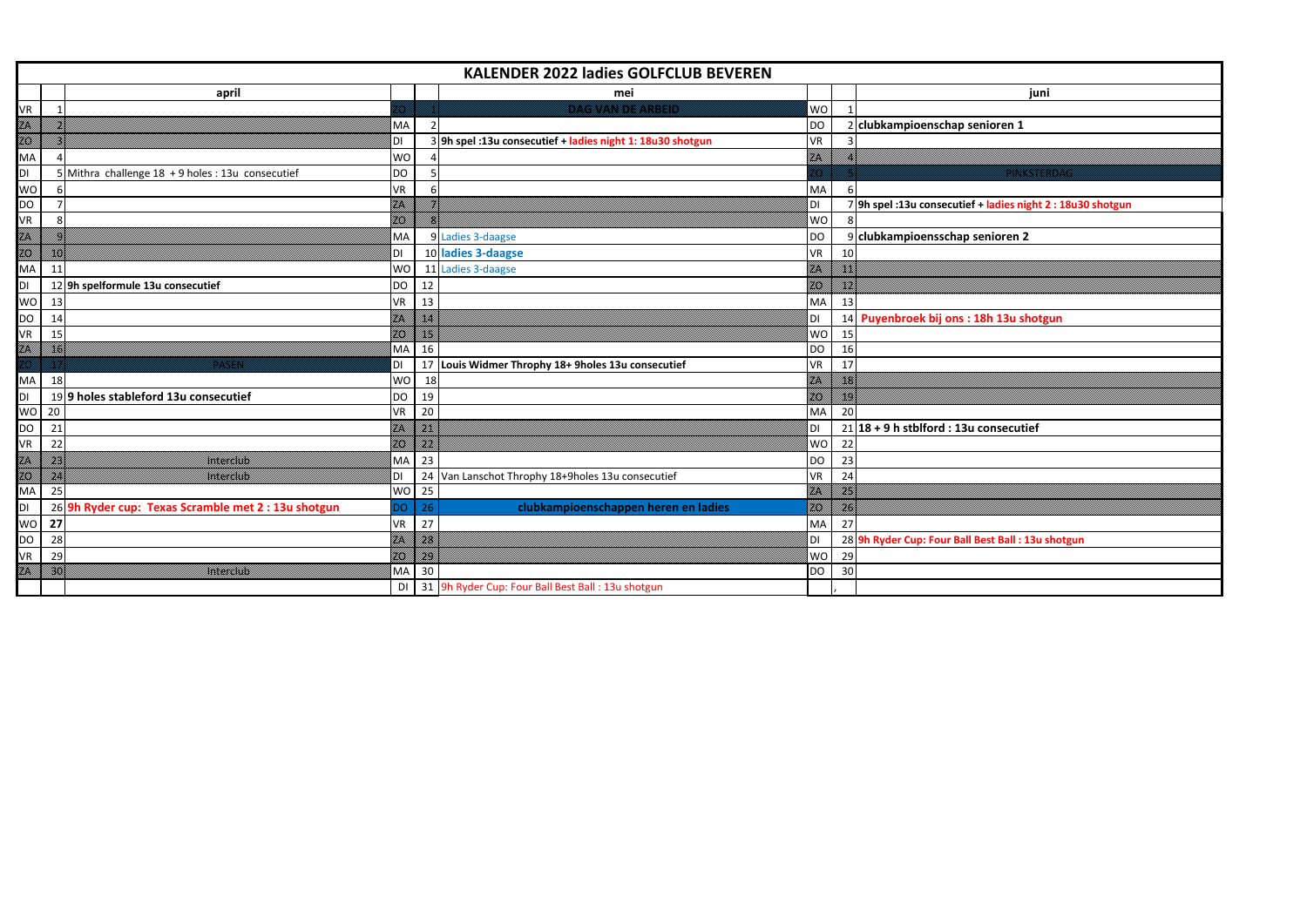| KALENDER 2022 ladies GOLFCLUB BEVEREN |                                                  |    |                                                                 |           |                |                                                              |  |  |  |
|---------------------------------------|--------------------------------------------------|----|-----------------------------------------------------------------|-----------|----------------|--------------------------------------------------------------|--|--|--|
|                                       | iuli                                             |    | augustus                                                        |           |                | september                                                    |  |  |  |
| <b>VR</b>                             | <b>MA</b>                                        |    |                                                                 | <b>DO</b> | - 1            |                                                              |  |  |  |
| E                                     | DI                                               |    | 2 spelformule:13u consecutief + ladies night 3 : 18u 30 shotgun | <b>VR</b> | $\overline{2}$ |                                                              |  |  |  |
|                                       | <b>WO</b>                                        |    |                                                                 | w.        |                |                                                              |  |  |  |
| MA                                    | DO                                               |    |                                                                 | w         |                |                                                              |  |  |  |
| $\overline{D}$                        | 5 Mont Garni 11u max 32p<br>VR                   |    |                                                                 | MA        |                |                                                              |  |  |  |
| <b>WO</b>                             | m.                                               |    |                                                                 | DI        |                | 6 spelformule:13u consecutief + ladies night 4 : 18u shotgun |  |  |  |
| <b>DO</b>                             | m                                                |    |                                                                 | <b>WO</b> |                |                                                              |  |  |  |
| VR                                    | MA                                               |    |                                                                 | DO        |                | 8 Senioren interclub                                         |  |  |  |
|                                       | DI                                               |    | $9$ 18 + 9 h stblford : 13u consecutief                         | <b>VR</b> |                |                                                              |  |  |  |
|                                       | <b>WO</b><br>m                                   | 10 |                                                                 | w         | 30             |                                                              |  |  |  |
| <b>MA</b>                             | <b>DO</b><br>11                                  | 11 |                                                                 | œ         | m              |                                                              |  |  |  |
| DI                                    | Wij naar Puyenbroek,<br>VR<br>12                 | 12 |                                                                 | MA        | 12             |                                                              |  |  |  |
| <b>WO</b>                             | 13<br>m.                                         | w  |                                                                 | DI        |                | 139 holes stableford 13u consecutief                         |  |  |  |
| DO                                    | m.<br>14                                         | m. |                                                                 | <b>WO</b> |                | 14 Senioren interclub                                        |  |  |  |
| VR                                    | ИÂ<br>15                                         | 15 | <b>O.L.V. HEMELVAART</b>                                        | DO        | 15             |                                                              |  |  |  |
| ZA<br>MA                              | ×<br>DI                                          | 16 | ladies invite 18h : 13u shotgun                                 | VR        | 16             |                                                              |  |  |  |
|                                       | <b>WO</b><br>m                                   | 17 |                                                                 | w         | m              |                                                              |  |  |  |
|                                       | 18<br>DO                                         | 18 |                                                                 | œ         | m              |                                                              |  |  |  |
| $\overline{D}$                        | 199 holes stableford 13u consecutief<br>VR       | 19 |                                                                 | MA        | 19             |                                                              |  |  |  |
| <b>WO</b>                             | 20<br>w.                                         | m  |                                                                 | DI        |                | 20 18 + 9 holes : 13u consecutief + senioren interclub       |  |  |  |
| <b>DO</b>                             | <b>NATIONALE FEESTDAG</b><br>w<br>2 <sup>1</sup> | z  |                                                                 | <b>WO</b> | 21             |                                                              |  |  |  |
| <b>VR</b>                             | 22<br>MA                                         | 22 |                                                                 | <b>DO</b> | 22             |                                                              |  |  |  |
| E                                     | DI<br>m                                          |    | 23 Verrassingsuitstap                                           | <b>VR</b> | 23             |                                                              |  |  |  |
|                                       | <b>WO</b><br>m.                                  | 24 |                                                                 | m         | w.             |                                                              |  |  |  |
| MA                                    | 25<br>DO                                         | 25 |                                                                 | m         | m              |                                                              |  |  |  |
| Iрı                                   | 26 9h Ryder Cup: Chapman: 13u shotgun<br>VR      | 26 |                                                                 | MA        | 26             |                                                              |  |  |  |
| <b>WO</b>                             | 27<br>m.                                         | m  |                                                                 | DI        |                | 27 9h Ryder Cup: Strokeplay : 13u shotgun                    |  |  |  |
| DO                                    | 28<br>Z.                                         | z. |                                                                 | <b>WO</b> |                | 28 Senioren interclub Play off                               |  |  |  |
| <b>VR</b>                             | 29<br>MA                                         | 29 |                                                                 | <b>DO</b> | 29             |                                                              |  |  |  |
| E                                     | DI<br>m                                          |    | 30 9h Ryder Cup: Stableford matchplay : 13u shotgun             | <b>VR</b> | 30             |                                                              |  |  |  |
|                                       | m<br><b>WO</b>                                   | 31 |                                                                 |           |                |                                                              |  |  |  |